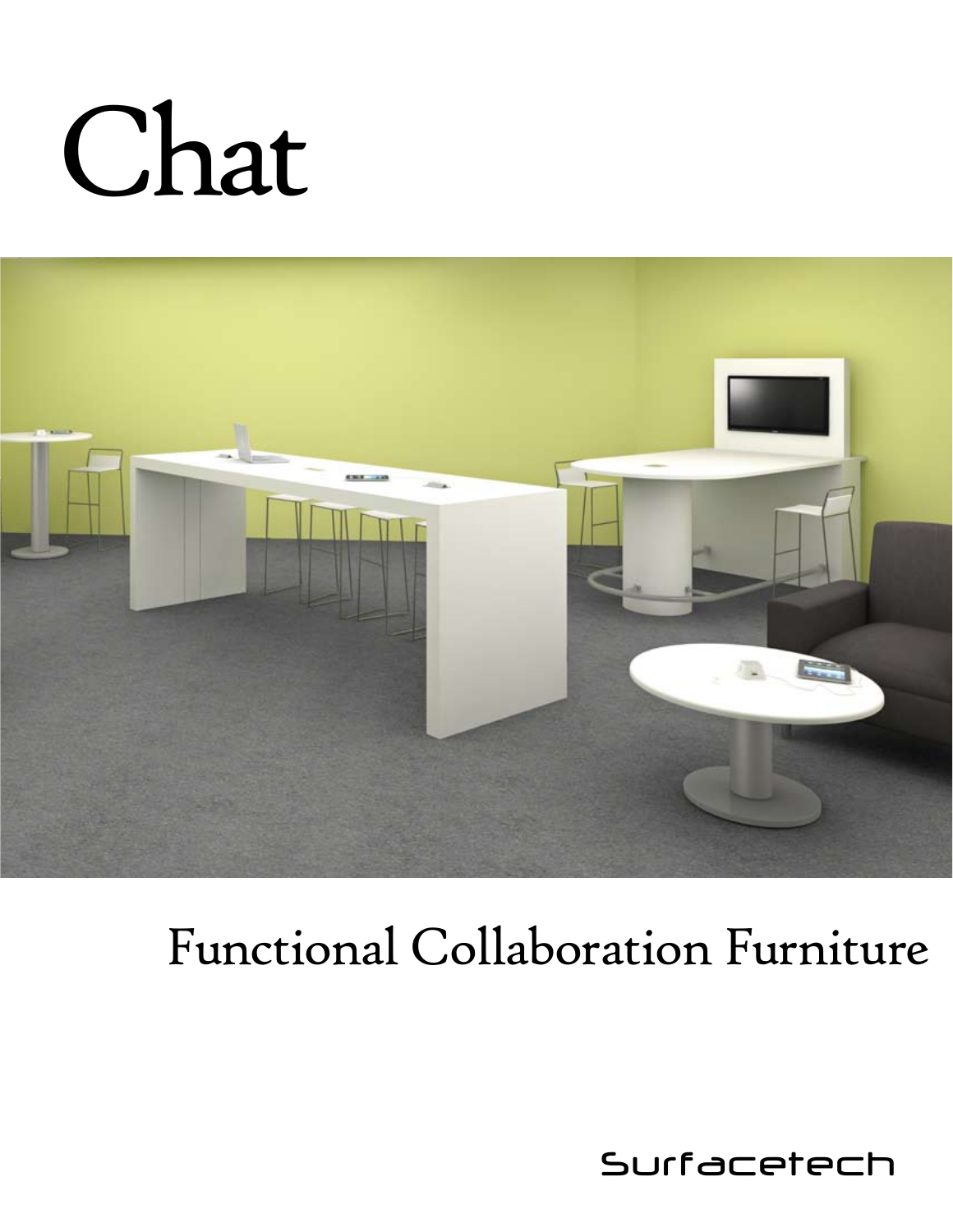



Plinth Vertical Hinged Door Removable Access Panel Mutli-piece available

Chat provides a standing, desk and occasional height table with clean power integration. Concealed casters are available, making Chat the ideal solution for your dynamic space. Chat is offered in a wide variety of laminate and veneer selections.





www.surfacetech.com | (800) 241-2982 | fax (816) 231-1185 | 7106 E. Truman Rd. Kansas City, MO Surfacetech

## Chat





to ease installation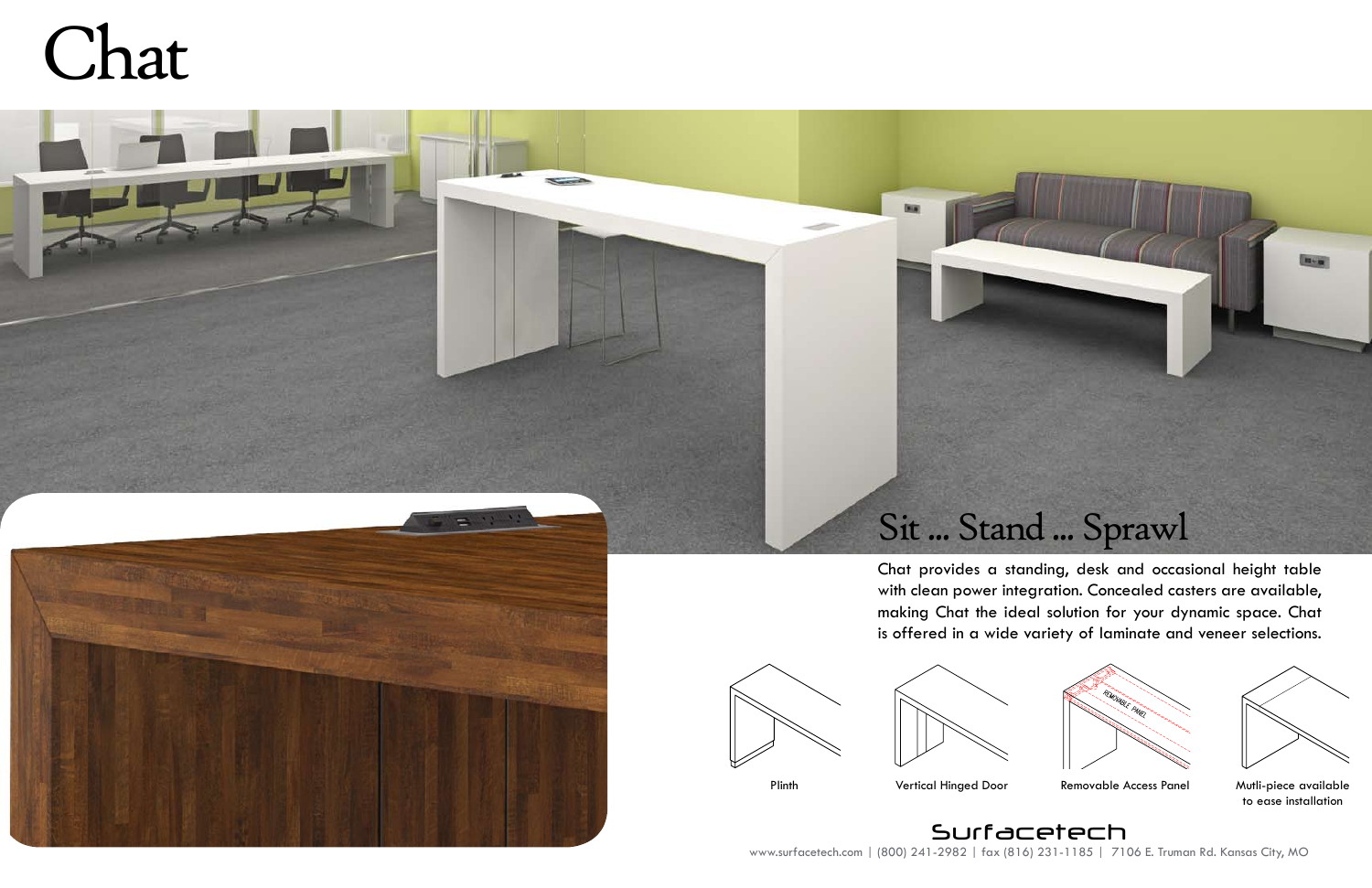## Chat Media



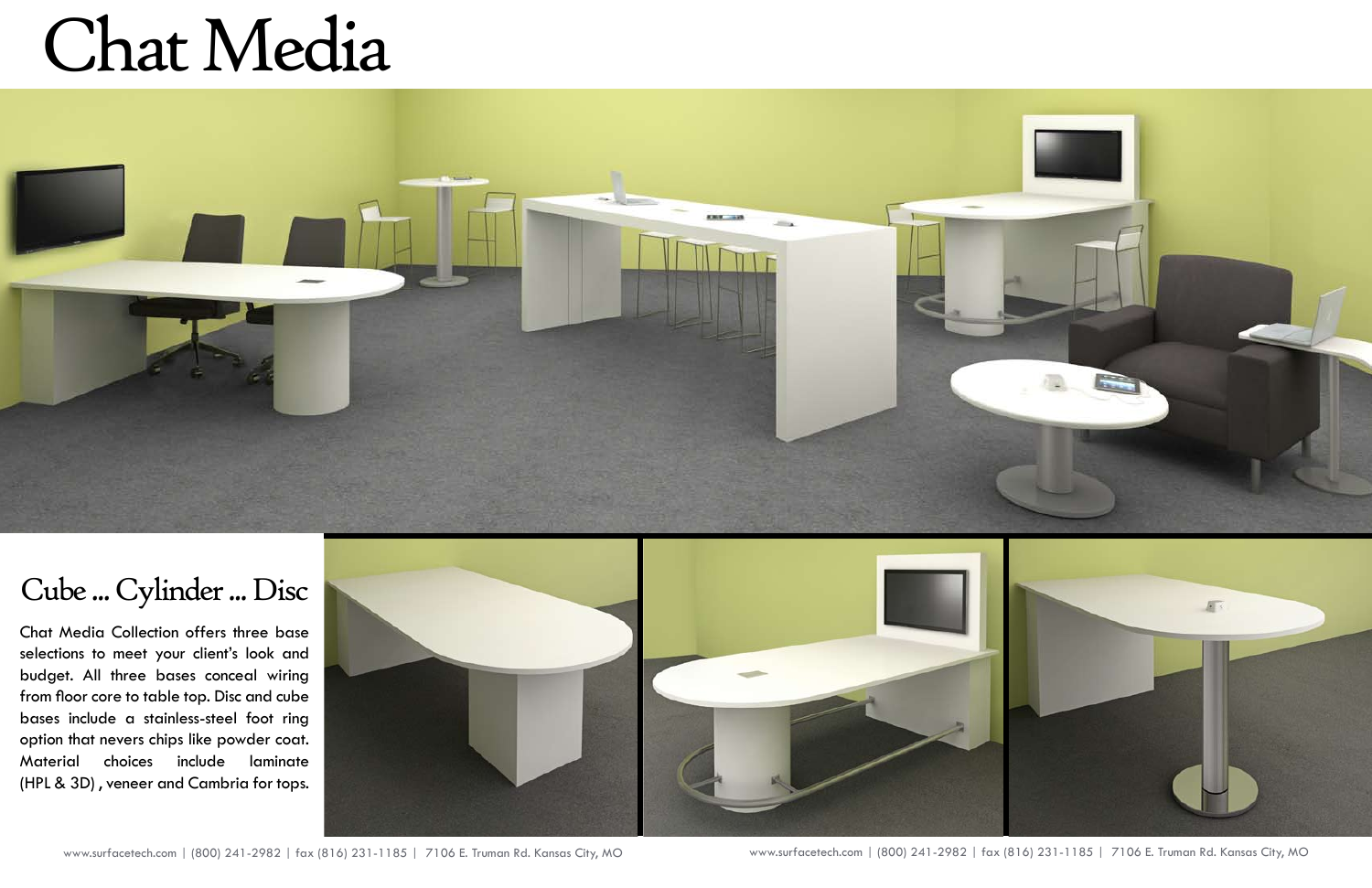## Chat Empowered

### Recharge

People need an area to recharge smart phones, tablets and minds in today's work and learning spaces. The Chat Empowered Collection facilitates all three. Standard power options include USB charging. Hollow columns and large cut outs allow for flexible wire concealment.



### Power Options Inform ... Evaluate ... Generate



Surfacetech power option enable teams to share information, consider content and build on existing information to create new solutions. Surfacetech works with several power component manufacturers. Our customer service team will help specify the right solution to meet your requirements. Or if the power already is provided, Surfacetech will make custom cutouts in the size, shape and placement needed.